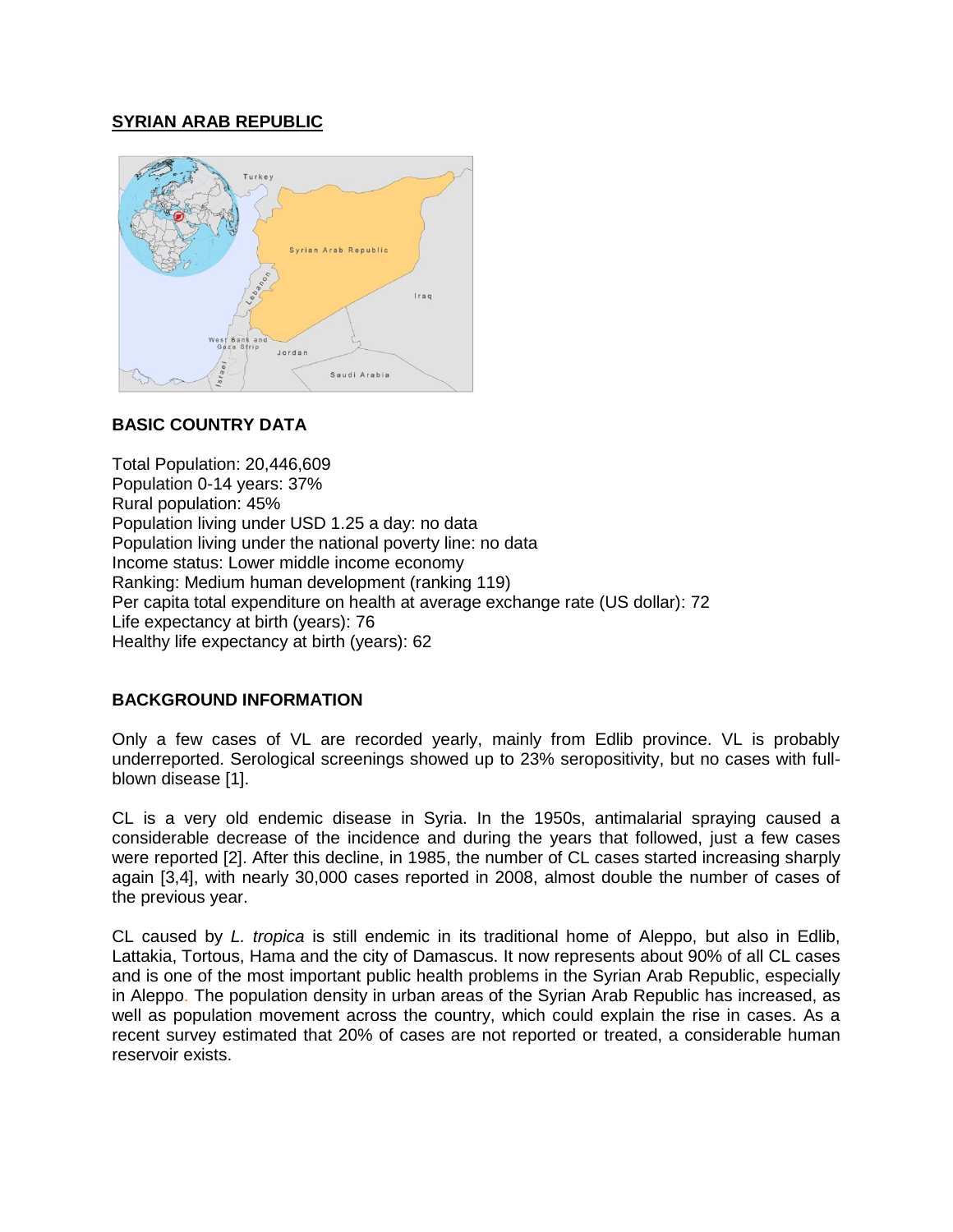CL caused by *L.major* is less common and occurs in rural areas close to Damascus, Deir al Zour and Al Hasakeh [5].

No cases of HIV/*Leishmania* co-infection are reported.

| <b>PARASITOLOGICAL INFORMATION</b> |  |
|------------------------------------|--|
|                                    |  |

| Leishmania<br>species | <b>Clinical form</b> | <b>Vector species</b>                                 | <b>Reservoirs</b>                                     |
|-----------------------|----------------------|-------------------------------------------------------|-------------------------------------------------------|
| L. tropica            | ACL                  | P. sergenti                                           | Human                                                 |
| L. major              | <b>ZCL</b>           | P. papatasi                                           | Psammomys obesus,<br>Meriones spp.,<br>Nesokia indica |
| L. infantum           | ZVL                  | P. galilaeus, P. syriacus,<br>P. tobbi, P. halepensis | Canis familiaris                                      |

## **MAPS AND TRENDS**

## **Visceral leishmaniasis**







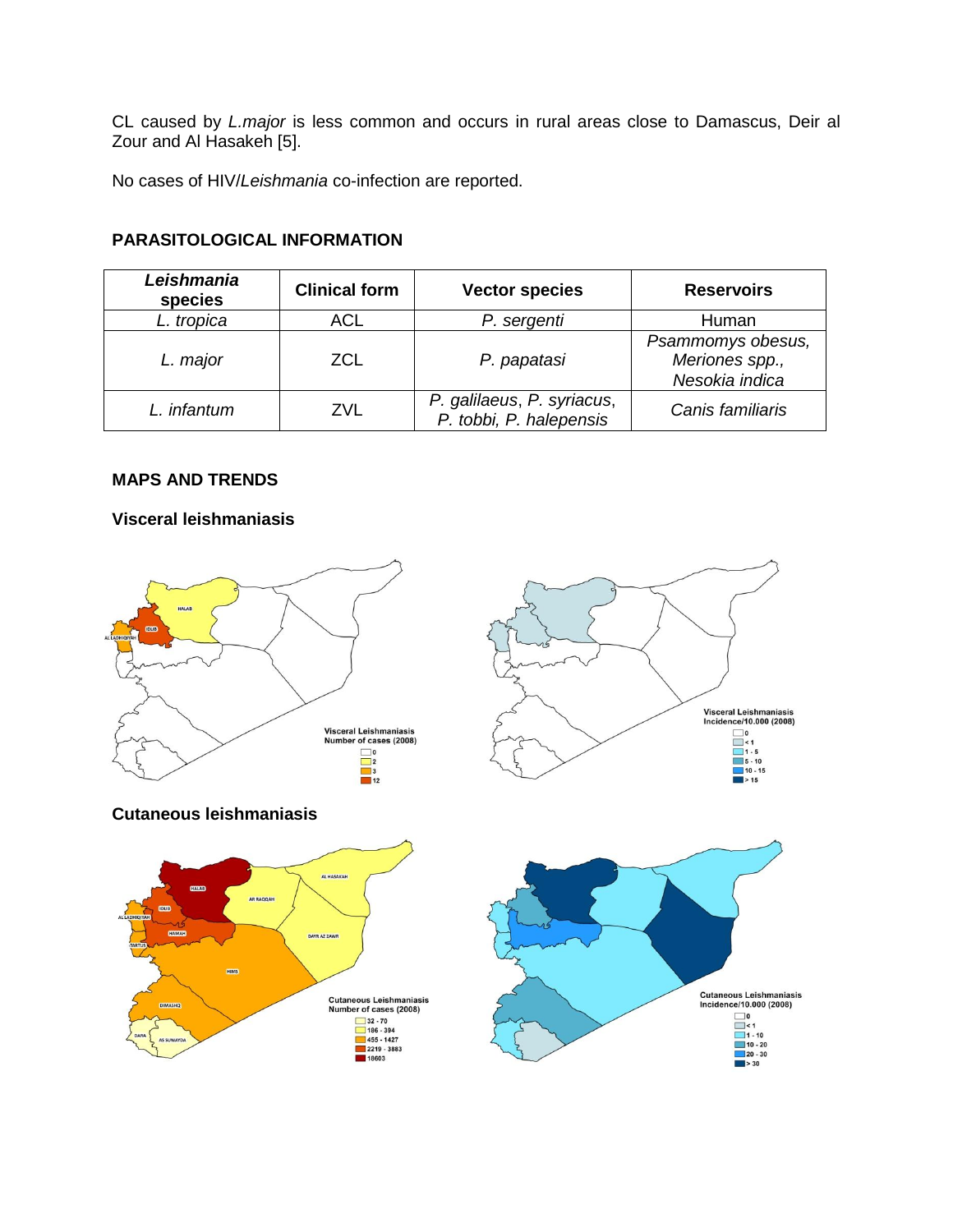#### **Visceral leishmaniasis trend**



#### **Cutaneous leishmaniasis trend**



## **CONTROL**

The national control program includes passive case detection in primary health centers (PHCs) and provides diagnosis and treatment free of charge. Active case detection is regularly performed in primary schools of ACL endemic areas. The vector control program consists in insecticide spraying (IRS) in the endemic areas twice a year; however, this does not seem to be effective in controlling the CL incidence. There is a plan to distribute LLINs. For ZCL, there is a reservoir control program, involving regular rodent monitoring and control. This program is updated yearly in order to fit the disease incidence more effectively. A national strategy will be established in the near future. Notification of leishmaniasis is mandatory.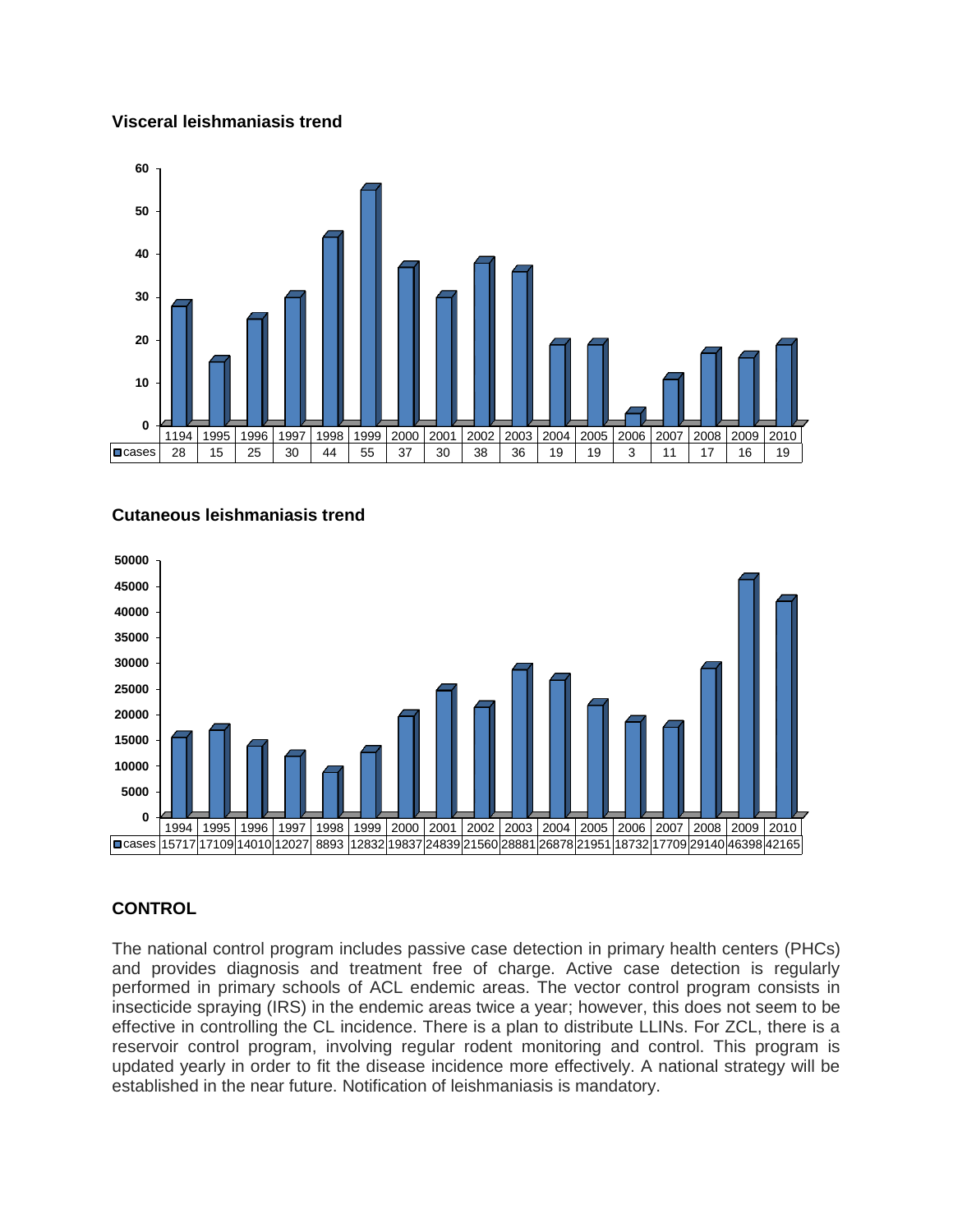## **DIAGNOSIS, TREATMENT**

## **Diagnosis**

CL: on clinical grounds, confirmation with microscopic examination of skin lesion sample. VL: confirmation by microscopic examination of bone marrow aspirate and rapid diagnostic rK39 antigen-based tests.

### **Treatment**

CL: antimonials, intralesional (every 6 days) or systemic, 10-20 mg Sb<sup>v</sup>/kg/day. Cure rate is 85-90%, with recurring lesions in 8-10% and rare mucosal involvement. VL; antimonials, 20 mg Sb<sup>v</sup>/kg/day. Cure rate is 100%

# **ACCESS TO CARE**

Medical care is provided for free, which includes diagnosis and treatment of leishmaniasis. CL can be diagnosed and treated in about 250 health centers around the country. Diagnosis for VL is provided in hospitals, and sometimes in health centers, using rapid diagnostic dipsticks. The Ministry of Health provided sufficient antimonials (Glucantime, Sanofi and generic SSG, Albert David, India) for all reported patients in 2007 and 2008. All patients are thought to have access to care. The delay between symptoms and seeking treatment is estimated to be less than 2 months. However, the case load can be very high and the treatment is time intensive. As there are not sufficient health workers qualified to diagnose and treat the disease, treatment delays occur.

#### **ACCESS TO DRUGS**

No other drugs than antimonials are included in the National Essential Drug List for leishmaniasis. Meglumine antimoniate (Glucantime, Sanofi) and sodium stibogluconate (Pentostam, GSK) are registered for leishmaniasis in Syria. Drugs for leishmaniasis are not available at private pharmacies.

#### **SOURCES OF INFORMATION**

- Dr Hind Bakour, Ministry of Health.
- Dr Lama Jalouk, Leishmaniasis National Program manager, Ministry of Health. *WHO Consultative meeting on Cutaneous Leishmaniasis in EMRO countries, Geneva, 30 April to 2 May 2007.*

1. [Al-Nahhas S,](http://www.ncbi.nlm.nih.gov/pubmed?term=%22Al-Nahhas%20S%22%5BAuthor%5D) [Shabaan M,](http://www.ncbi.nlm.nih.gov/pubmed?term=%22Shabaan%20M%22%5BAuthor%5D) [Hammoud L,](http://www.ncbi.nlm.nih.gov/pubmed?term=%22Hammoud%20L%22%5BAuthor%5D) [Al-Taweel A,](http://www.ncbi.nlm.nih.gov/pubmed?term=%22Al-Taweel%20A%22%5BAuthor%5D) [Al-Jorf S](http://www.ncbi.nlm.nih.gov/pubmed?term=%22Al-Jorf%20S%22%5BAuthor%5D) (2003). Visceral leishmaniasis in the Syrian Arab Republic: early detection using rK39. [East Mediterr Health J.](http://www.ncbi.nlm.nih.gov/pubmed/15748082##) 2003 Jul;9(4):856-62.

2. Desjeux P (1991) Information on the Epidemiology and Control of the Leishmaniases by Country or Territory. Geneva: World Health Organization.

3. [Ashford RW,](http://www.ncbi.nlm.nih.gov/pubmed?term=%22Ashford%20RW%22%5BAuthor%5D) [Rioux JA,](http://www.ncbi.nlm.nih.gov/pubmed?term=%22Rioux%20JA%22%5BAuthor%5D) [Jalouk L,](http://www.ncbi.nlm.nih.gov/pubmed?term=%22Jalouk%20L%22%5BAuthor%5D) [Khiami A,](http://www.ncbi.nlm.nih.gov/pubmed?term=%22Khiami%20A%22%5BAuthor%5D) [Dye C](http://www.ncbi.nlm.nih.gov/pubmed?term=%22Dye%20C%22%5BAuthor%5D) (1993). Evidence for a long-term increase in the incidence of Leishmania tropica in Aleppo, Syria. [Trans R Soc Trop Med Hyg 8](http://www.ncbi.nlm.nih.gov/pubmed/8236380##)7(3):247-9.